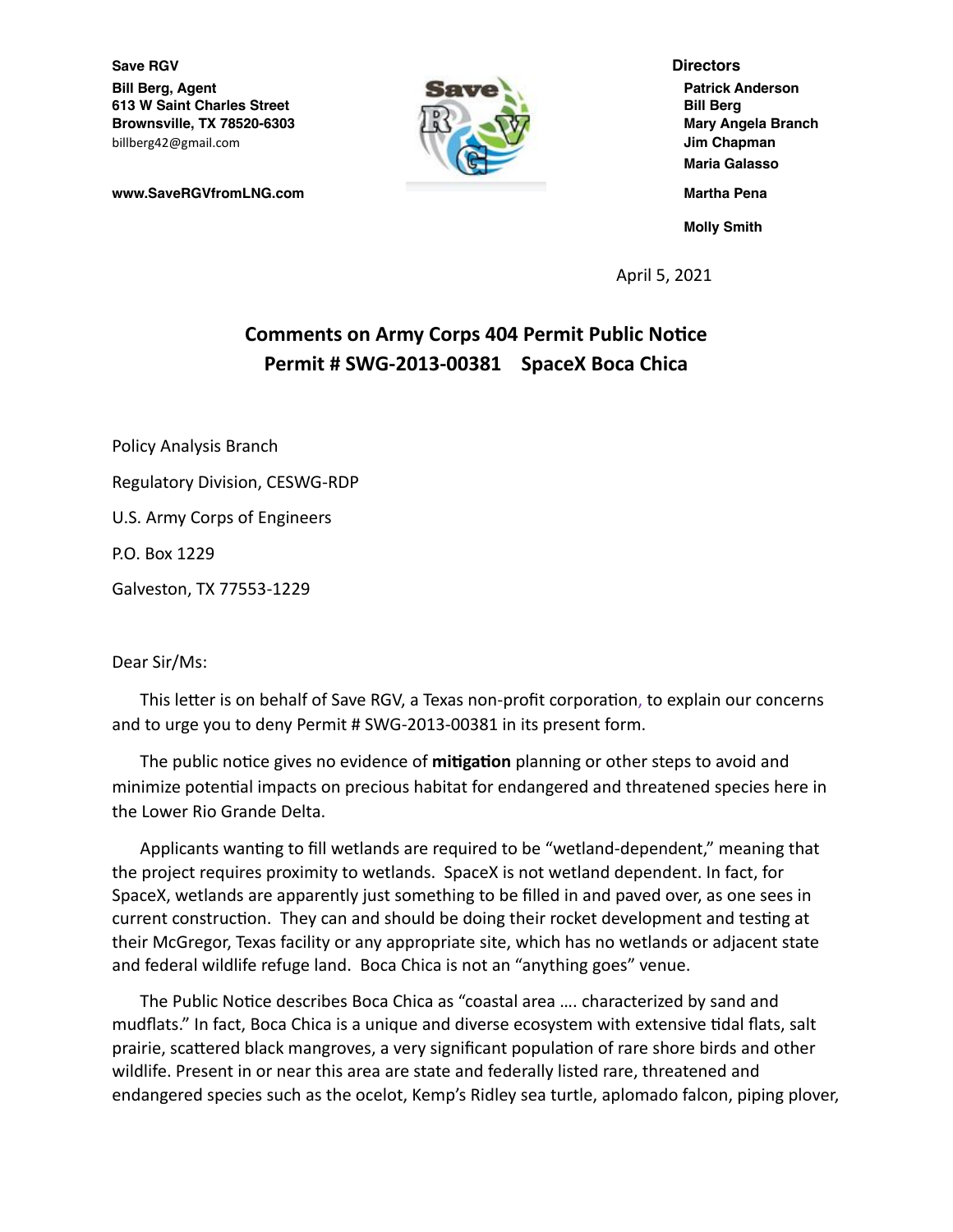## SpaceX Permit # SWG-2013-00381 p2

red knot, snowy plover, black rail and others, as well as a multitude of passerines during fall and spring migrations.

The SpaceX Public Notice further describes Boca Chica Village in inaccurate, disparaging terms, having "...a mostly transient population." That some owners live there only part of the year is irrelevant. It in no way diminishes their importance. They and their village are still at risk.

The Public Notice states "current infrastructure and utilities in this area are limited." While this was true prior to SpaceX, even a cursory look now at the extensive built-out SpaceX control center, rocket assembly area, and Vertical Launch Area (VLA)now prove this statement false. Water is the only utility still in limited supply.

The Public Notice says "The land surrounding the proposed vertical launch area (VLA) is primarily used for recreational purposes," but does not mention that the VLA is surrounded on three sides by National Wildlife Refuge and Texas State Park land, none of it dedicated to recreational use. It is high quality coastal habitat, used for endangered wildlife and wildlife habitat preservation. Only the Boca Chica Beach to the east of the VLA is primarily used for recreation, and for research by coastal biologists and Master Naturalists in training. This beach, less than  $\frac{1}{4}$  mile from the VLA, is also a nesting site for the endangered Kemps Ridley sea turtle.

This Public Notice is an example of SpaceX *segmenting* its expanding project in small increments to try to **avoid** doing a new EIS. The Corps should advise the FAA that a new EIS is required. An *additional* 10.94 acres of mudflats, 5.94 acres of estuarine wetlands, 0.23 acre of **non-6dal wetland** will be destroyed**.** This proposed filling in of wetlands and the paving over of upland areas will have impacts on vegetation, migratory birds, nesting birds, endangered and threatened species. So will the activities that will occur as a result of the VLA expansion, e.g. rocket testing, launches, explosions, and fires. These impacts need to be studied, avoided, minimized, and mitigated. But no mitigation plan exists at the present time.

The Clean Water Act, Section 404 specifies the consideration of alternatives to the proposed action. The SpaceX Public Notice has no discussion of alternatives.

The VLA is being raised considerably higher that the surrounding marsh, tidal flats  $\&$ vegetated areas. Other questions about mitigation and prevention of serious harms remain:

- What will be the impacts on surrounding wetlands from the VLA storm runoff from launch and fire suppression water and fuel and other hydrocarbons?
- How will the contaminated water in the detention ponds be disposed of?
- How will nearby South Bay, a unique and highly productive shallow bay, be protected? South Bay was the first-named Texas Coastal Preserve and is a critical fish and shellfish nursery.

The complete absence of SpaceX's mitigation plan in the Public Notice is unacceptable. The public cannot evaluate and respond to what's not there. When the FAA finally receives the mitigation plan, it should make it available to the public immediately, with an additional comment period. Keeping the public in the dark may be in SpaceX's best interests, but it is not